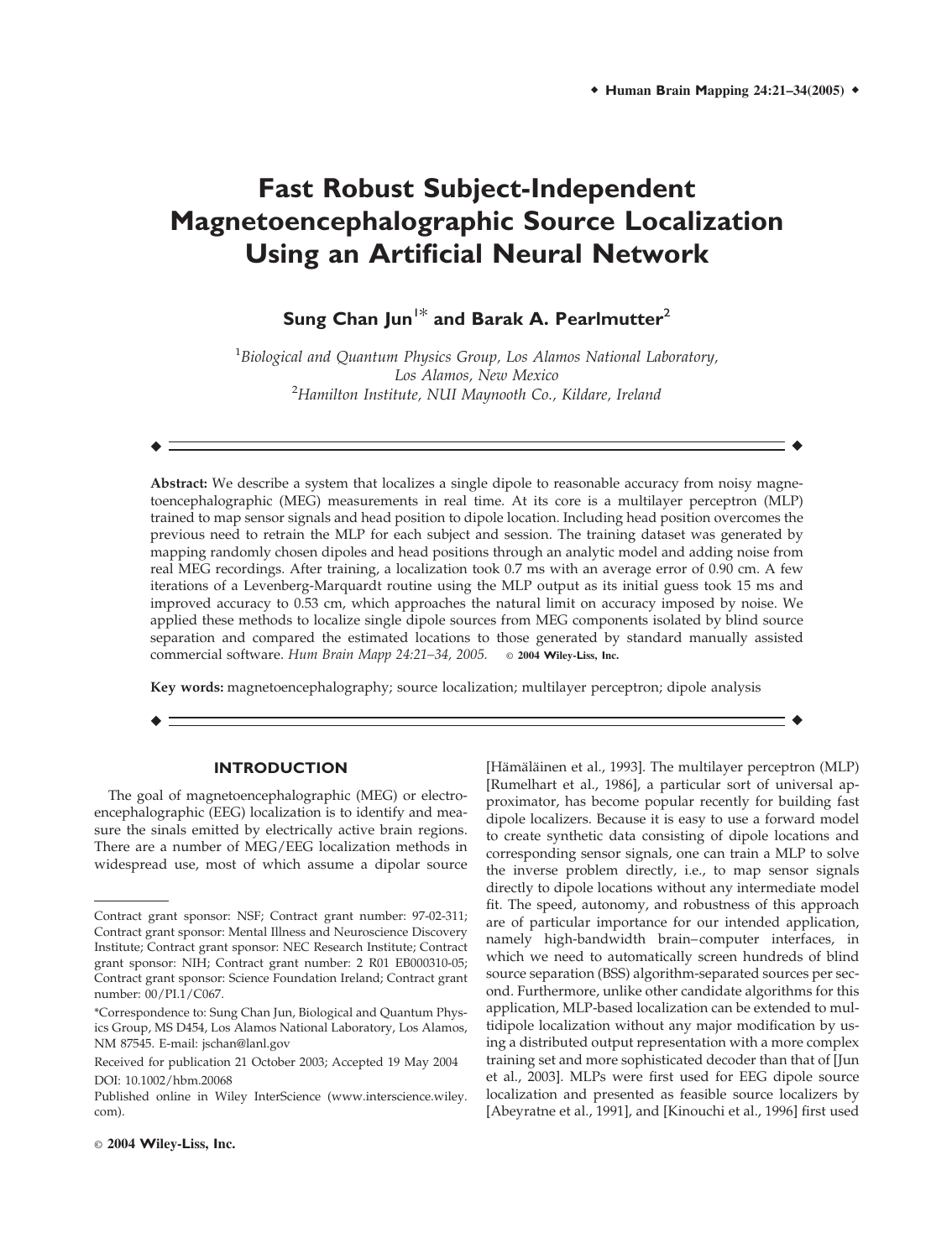

Training Region and various Head Models



MLPs for MEG source localization by training on a noisefree dataset of near-surface dipoles. [Yuasa et al., 1998] investigated the two-dipole case for EEG dipole source localization while restricting each source dipole to a small region. [Hoey et al., 2000] studied EEG measurements for both spherical and realistic head models, trained on a randomly generated noise-free dataset, and presented a comparison between a MLP and an iterative method for localization with noisy signals at three fixed dipole locations. [Sun and Sclabassi, 2000] adapted an MLP to speed up the calculation of forward EEG solutions for a spheroidal head model from simple EEG solutions for a spherical head model. Recently, [Kamijo et al., 2001] and [Jun et al., 2002] studied hybrid approaches to EEG/MEG dipole source localization, in which trained MLPs are used as initializers for iterative methods. In addition, [Jun et al., 2003] proposed an MLPbased MEG dipole source localizer that uses a distributed output representation in the MLP structure, which is expected to be more easily extensible to the multiple dipole case. Interestingly, all work to date is trained with a fixed head model. In MEG, however, head movement relative to the fixed sensor array is surprisingly difficult to avoid, particularly in the context of a brain– computer interface, and even with heroic measures (e.g., bite bars) the position of the head relative to the sensor array will vary from subject to subject and session to session. This either results in significant localization error [Kwon et al., 2002; Vanrumste et al.,

2002] or requires laborious retraining and revalidation of the MLP.

We propose an augmented system that takes head position into account, yet remains able to localize a single dipole to reasonable accuracy within a fraction of a millisecond on a standard PC, even when the signals are contaminated by considerable noise. The system uses a MLP trained on random dipoles and random head positions, which takes as inputs both the coordinates of the center of a sphere fitted to the head and the sensor measurements, uses two hidden layers, and generates the source location (in Cartesian coordinates) as its output. Adding head position as an extra input overcomes the primary practical limitation of previous MLP-based MEG localization systems: the need to retrain the network for each new head position. In other words, once the system described here has been trained for the sensor geometry of the MEG system, it can be used on any subject at any position.

We used an analytical model of quasistatic electromagnetic propagation through a spherical head to map randomly chosen dipoles and head positions to superconducting quantum interference device (SQUID) sensor activities according to the sensor geometry of a 4D Neuroimaging Neuromag-122 MEG system, and trained an MLP to invert this mapping in the presence of real brain noise. To improve the localization accuracy, we used a hybrid MLP-start-Levenberg-Marquardt (LM) method, in which the MLP output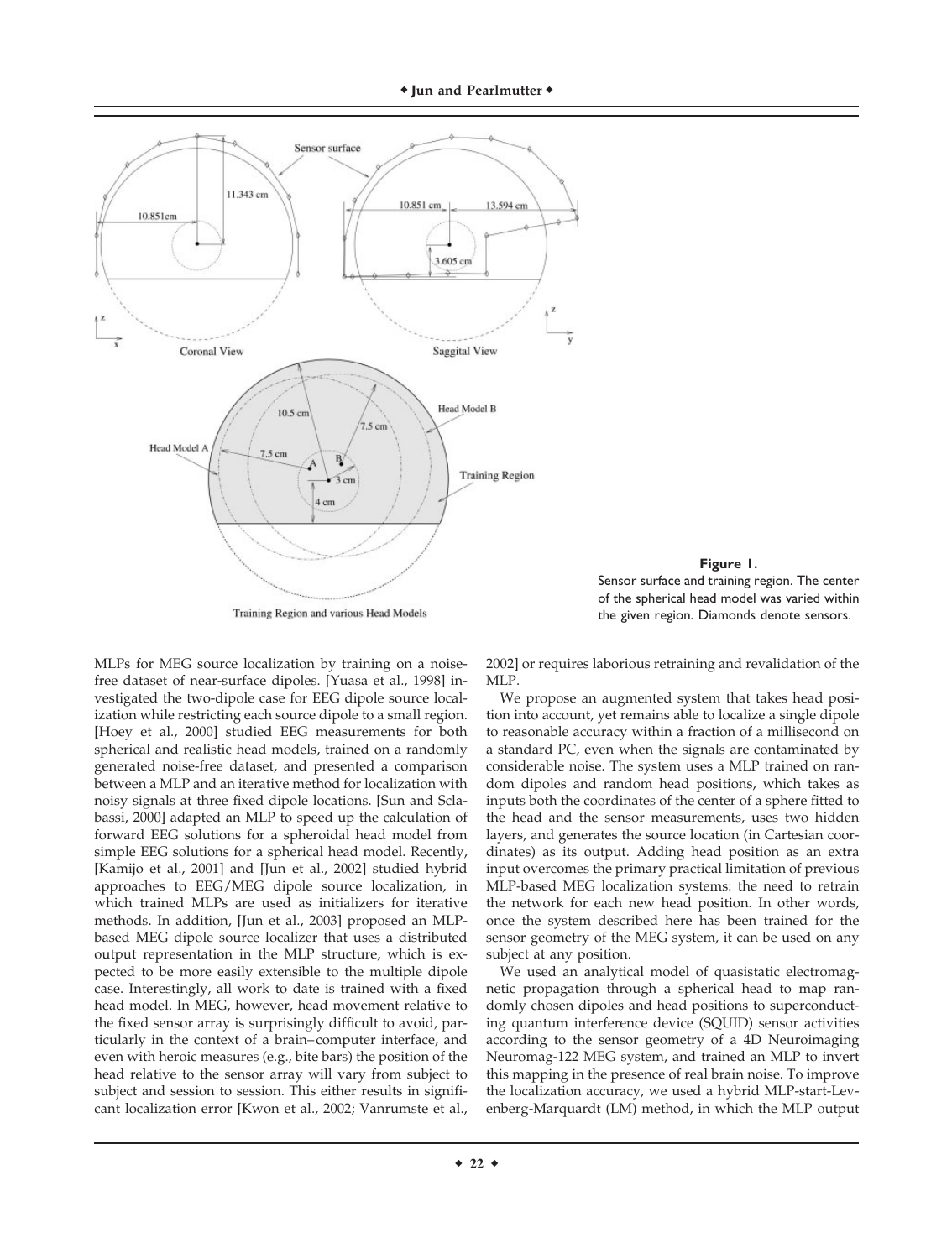| $SNR$ (dB) | Patterns (n) | Frequency $(\% )$ |  |  |
|------------|--------------|-------------------|--|--|
| $-4 - -2$  | 3,807        | 15.23             |  |  |
| $-2-0$     | 3,760        | 15.04             |  |  |
| $0 - 2$    | 3,615        | 14.46             |  |  |
| $2 - 4$    | 3,185        | 12.74             |  |  |
| $4 - 6$    | 2,672        | 10.69             |  |  |
| $6 - 8$    | 2,241        | 8.96              |  |  |
| $8 - 10$   | 1,653        | 6.61              |  |  |
| $10 - 12$  | 1,323        | 5.29              |  |  |
| $12 - 14$  | 895          | 3.58              |  |  |
| >14        | 1,849        | 7.40              |  |  |

| <b>TABLE I. Distribution of signal-to-noise ratios for the</b> |                         |  |  |
|----------------------------------------------------------------|-------------------------|--|--|
|                                                                | 25,000 testing patterns |  |  |

SNR, signal-to-noise ratio.

provides the starting point for an LM optimization [Levenbert, 1944; Marquardt, 1963]. We used the MLP and MLPstart-LM methods to localize single dipole sources from actual MEG signal components isolated by a BSS algorithm [Tang et al., 2002] and compared the results to the output of standard interactive commercial localization software.

We begin with a description of our synthetic data, the forward model, the noise used to additively contaminate the training data, and the MLP structure. We present the localization performance of both the MLP and MLP-start-LM, and compare them to various conventional LM methods. Finally, comparative localization results for our proposed methods and standard Neuromag commercial software on actual BSS-separated MEG signals are presented.

#### **MATERIALS AND METHODS**

# **Data**

We constructed noisy data using the procedure of [Jun et al., 2002], except that an additional input was associated with each exemplar, namely the (*x,y,z*) coordinates of the center of a sphere fitted to the head. The forward model was modified to account for this offset. Each exemplar consisted of the (*x,y,z*) coordinates of the center of a sphere fitted to the head, sensor activations generated by a forward model, and the target dipole location. $<sup>1</sup>$ </sup>

We made two datasets: one for training and another for testing. A spherical head model was used, with the centers drawn uniformly from a ball of radius 3 cm centered 4 cm above the bottom of the training region, $^2$  as shown in Figure 1. Because we are using only MEG data, the radius of the sphere does not affect the generated data. The dipoles in the training set were drawn uniformly from a spherical region centered at the corresponding center, with a radius of 7.5 cm, and truncated at the bottom. Their moments were drawn uniformly<sup>3</sup> from vectors of strength  $\leq$ 200 nAm. The corresponding sensor activations were calculated by adding the results of the forward model and a noise model. To check the performance of the network

<sup>3</sup>This allowed only tangential components.



#### **Figure 2.**

Mean localization error versus epoch for training of 100,000 exemplars with real brain noise. Testing used 25,000 patterns contaminated by real brain noise.

<sup>&</sup>lt;sup>1</sup>Given the sensor activations and a dipole location, the minimum error dipole moment can be calculated analytically [Hämäläinen et al., 1993]. Although the dipoles used in generating the dataset had both location and moment, the moments were therefore not included in the datasets used for training or testing.

<sup>&</sup>lt;sup>2</sup>Fitted spheres from 12 subjects carrying out various tasks on a 4D Neuroimaging Neuromag-122 MEG system were collected, and this distribution of head positions was chosen to include all 12 cases. Just as the position of the center of the head varies from session to session and subject to subject, so does head orientation and radius. Because a sphere is rotationally symmetric, our forward model is insensitive to orientation, and similarly the external magnetic field caused by a dipole in a homogeneous sphere is invariant to the sphere's radius. On the other hand, the noise process would not be invariant to orientation or radius, so we might expect a slight increase in performance if the network had orientation and radius available as inputs, rather than just the position of the center.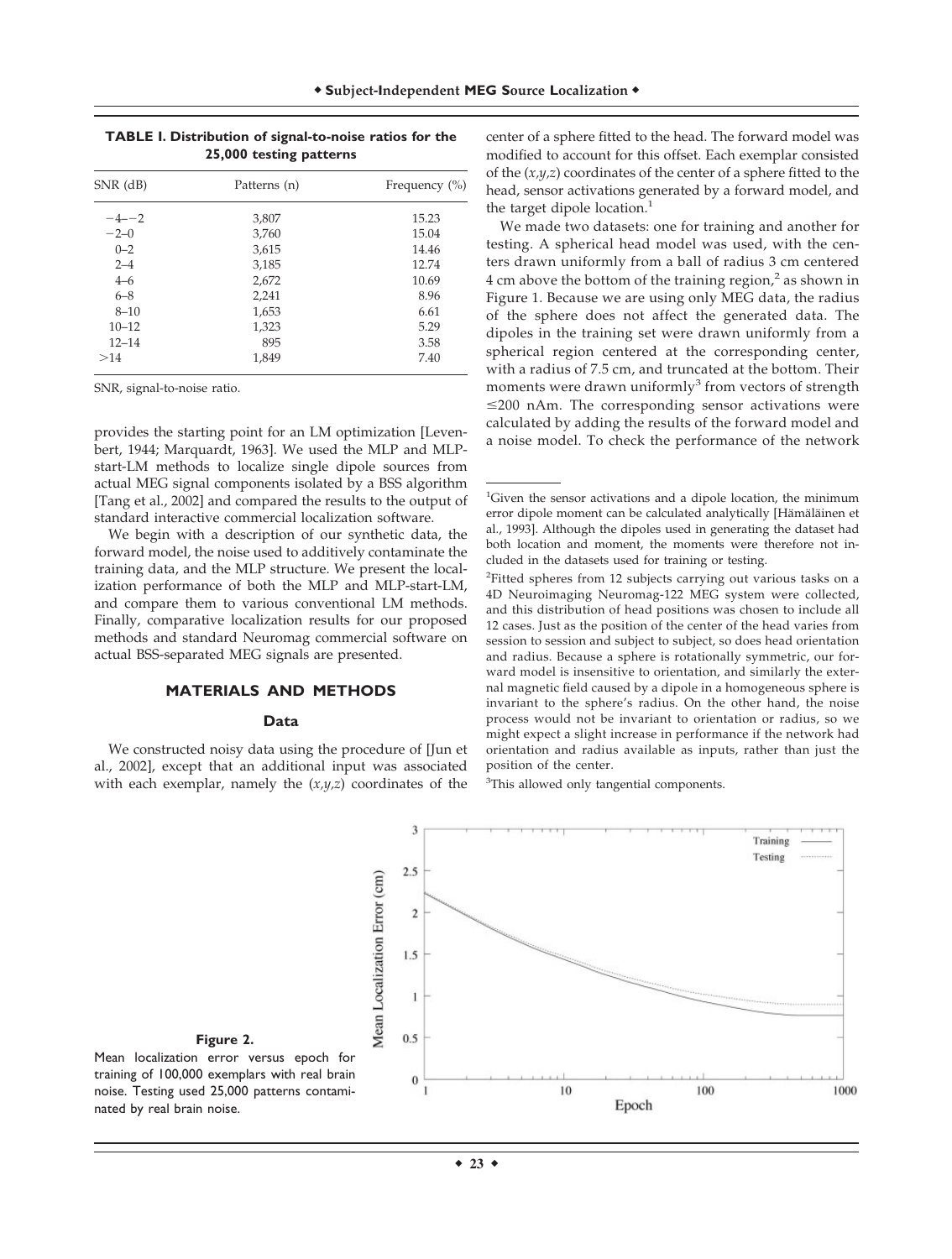**Jun and Pearlmutter**



Mean localization errors of the trained MLP as a function of correct dipole location, binned into regions. All units are in cm. Left, coronal cross section; right, sagittal cross section.

during training, a test set was generated in the same fashion as the training set.

We used the sensor geometry of a 4D Neuroimaging Neuromag-122 whole-head gradiometer [Ahonen et al., 1993] and a standard analytic forward model of quasistatic electromagnetic propagation in a spherical head [Jun et al., 2002; Sarvas, 1987]:

$$
B_{s}(\mathbf{x},\mathbf{Q},\mathbf{c}) = \frac{(\mathbf{M}(\mathbf{x}-\mathbf{c},\mathbf{Q};\mathbf{x}_{s}^{1}-\mathbf{c})-\mathbf{M}(\mathbf{x}-\mathbf{c},\mathbf{Q};\mathbf{x}_{s}^{2}-\mathbf{c}))\cdot\mathbf{r}_{s}}{|\mathbf{x}_{s}^{1}-\mathbf{x}_{s}^{2}|}
$$

$$
\mathbf{M}(\mathbf{x},\mathbf{Q};\mathbf{x}_s) = \frac{\mu_0}{4\pi} \frac{F\mathbf{Q} \times \mathbf{x} - (\mathbf{Q} \times \mathbf{x} \cdot \mathbf{x}_s) \nabla F_{\mathbf{x}}}{F^2}
$$

$$
F(\mathbf{x},\,\mathbf{x}_s) = d(x_s d + x_s^2 - (\mathbf{x}_s \cdot \mathbf{x}))
$$



Distance from a center of spherical head model to 'average center' (cm)

## **Figure 4.**

Mean localization errors of the trained MLP for dipole noisy signals as a function of distance of the center of the spherical head model to the center of the helmet.

$$
\nabla F_{\mathbf{x}}(\mathbf{x}, \mathbf{x_s}) = \left(\frac{d^2}{x_s} + \frac{(\mathbf{d} \cdot \mathbf{x_s})}{d} + 2d + 2x_s\right) \mathbf{x_s} - \left(d + 2x_s + \frac{(\mathbf{d} \cdot \mathbf{x_s})}{d}\right) \mathbf{x}
$$

$$
\mathbf{d} = \mathbf{x_s} - \mathbf{x}, d = |\mathbf{x_s} - \mathbf{x}|, x_s = |\mathbf{x_s}|
$$

where **x**, **Q**, and **c** denote a source dipole location vector, a source dipole moment vector, and the center of a sphere, respectively, and sensor index  $s = 1, \dots, 122$ . The vectors  $\mathbf{x}_s^1$ and  $x_s^2$  denote the positions of the centers of the first and second coils of the *s*th sensor, and  $\mathbf{r}_s$  denotes the orientation vector of the *s*th sensor.  $B_s(x,Q,c)$  is the sensor activation of  $s$ th sensor through the forward model, and  $\mu_0$  is the permeability constant of air.

This work could be extended easily to a more realistic head model. In that case, the integral equations would be numerically solved by a boundary element method (BEM) or a finite element method (FEM) [Hämäläinen et al., 1993], or a higher-order analytical expansion would be used [Nolte et al., 2000; Nolte, 2004]. Studies have shown that the fitted spherical head model for MEG localization is either comparable [Huang et al., 1999], or at worst perhaps slightly inferior [Leahy et al., 1998] in accuracy to a realistic head model numerically calculated using a BEM. In forward calculation, a spherical head model has some advantages: it is implemented more easily and is much faster. Despite its potential for slightly degraded localization accuracy, we use a spherical head model in this work. The trained localizer should not be any slower, even if a very accurate and computationally burdensome forward model were used to construct the training set, so this is a simple avenue by which increased training effort could result in improved run-time performance.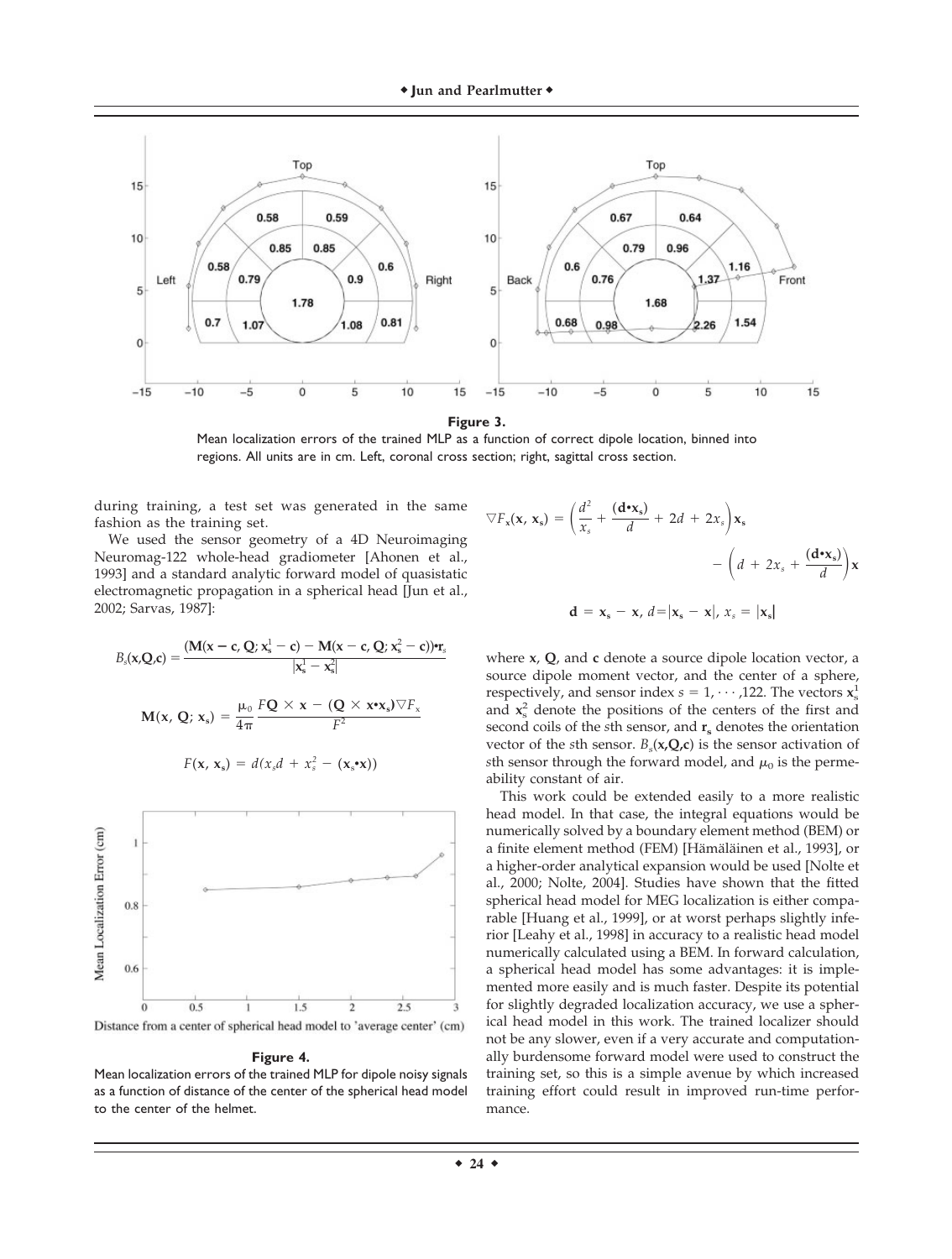

**Figure 5.**

Mean localization error vs. SNR. MLP, MLP-start-LM, and optimalstart-LM were tested on signals from 25,000 random dipoles, contaminated by real brain noise.

To compare properly the performance of various localizers, one needs a dataset for which the ground truth is known, but which contains the sorts of noise encountered in actual MEG recordings. To this end, we measured real brain noise and used it to additively contaminate synthetic sensor readings [Jun et al., 2002, 2003; Kwon et al., 2000]. This noise was taken unaveraged from MEG recordings during periods in which the brain region of interest in the experiment was quiescent, and therefore included all sources of noise present in actual data: brain noise, external noise, sensor noise, etc. This had a square root of mean square (RMS) magnitude of roughly  $P_n = 50 - 200$  fT/cm, where we measure the signal-to-noise ratio (SNR) of a dataset using the ratios of the powers in the signal and noise, SNR (in dB)  $= 20\log_{10}P_s/P_p$ , where  $P_s$  and  $P_p$  are the RMS sensor readings from the dipole and noise, respectively. The datasets used for training and testing were made by adding the noise to synthetic sensor activations generated by the forward model, and exemplars whose resulting SNR was below  $-4$ dB were rejected.

The MLP charged with approximating the inverse mapping had an input layer of 125 units consisting of the three Cartesian coordinates of the center of a fitted sphere and the 122 sensor activations. It had two hidden layers with 320 and 30 units respectively, and an output layer of three units representing the Cartesian coordinates of the fitted dipole. The appendix contains detailed information on the MLP structure and learning procedure.

# **RESULTS AND DISCUSSION**

# **Training and Localization Results**

Datasets of 100,000 (training) and 25,000 (testing) patterns, all contaminated by real brain noise, were constructed. The SNR distributions for the testing dataset are shown in Table I. Figure 2 shows the training and testing curves of the MLP.

As is typical, the incremental gains per  $epoch<sup>4</sup>$  decrease exponentially with training. From the curves, it is evident that additional training would have resulted in a further decreased error, but we nonetheless stopped after 1,000 epochs, which took about 3 days on an 2.8 GHz Intel Xeon CPU.

We investigated localization error distributions over various regions of interest. We considered two cross sections (coronal and sagittal views) with width of 2 cm, and each of these was divided into 19 regions, as shown in Figure 3. We extracted the noisy signals and the corresponding dipoles from the testing dataset. For each region, 49 –500 patterns were collected. A dipole localization was carried out using the trained MLP, and the average localization error for each region was calculated. Figure 3 shows the localization error distribution over two cross sections. In general, dipoles closer to the sensor surface were localized better.

We also measured the localization performance as a function of head position. Centers of fitted spherical head models were drawn randomly within a ball of radius 3 cm positioned as shown in Figure 1. We divided this ball into six spherical shells of thicknesses 1.2, 0.6, 0.4, 0.3, and two with thickness of 0.25 cm, in order from the innermost to the outermost shell. Each sample in the testing dataset was classified by which of these shells contained the center of the head model used in that sample. Figure 4 shows the localization error distribution over various spherical shells. Head models whose centers came from the outer shells exhibited slightly degraded localization performance (see Fig. 4). The performance degradation in the outermost shell is much greater due to a higher fraction of dipoles being both far below the *z*-axis and close to the frontal region, which is an area with poor sensor coverage due to the lack of sensors over the face (in practice, this region is not generally a region of interest in MEG). Head positions offset from the helmet center by up to 2.5 cm still give acceptable performance. Note that decreased SNR under these circumstances will

<sup>4</sup>In one epoch each exemplar in the training dataset is presented once.

# **TABLE II. Comparison of performances on real brain noise test set of LM source localizers with three LM restart strategies, the trained MLP, and a hybrid system**

| Algorithm          | Computation<br>time (ms) | Localization<br>error (cm) |  |  |
|--------------------|--------------------------|----------------------------|--|--|
| Fixed-4-start-LM   | 120                      | 0.83                       |  |  |
| Random-20-start-LM | 663                      | 0.54                       |  |  |
| Optimal-start-LM   | 14                       | 0.49                       |  |  |
| MLP                | 0.7                      | 0.90                       |  |  |
| MLP-start-LM       | 15                       | 0.53                       |  |  |

Each number is an average over 25,000 localizations, so error bars are negligible. Training used real brain noise.

LM, Levenberg-Marquart; MLP, multilayer perceptron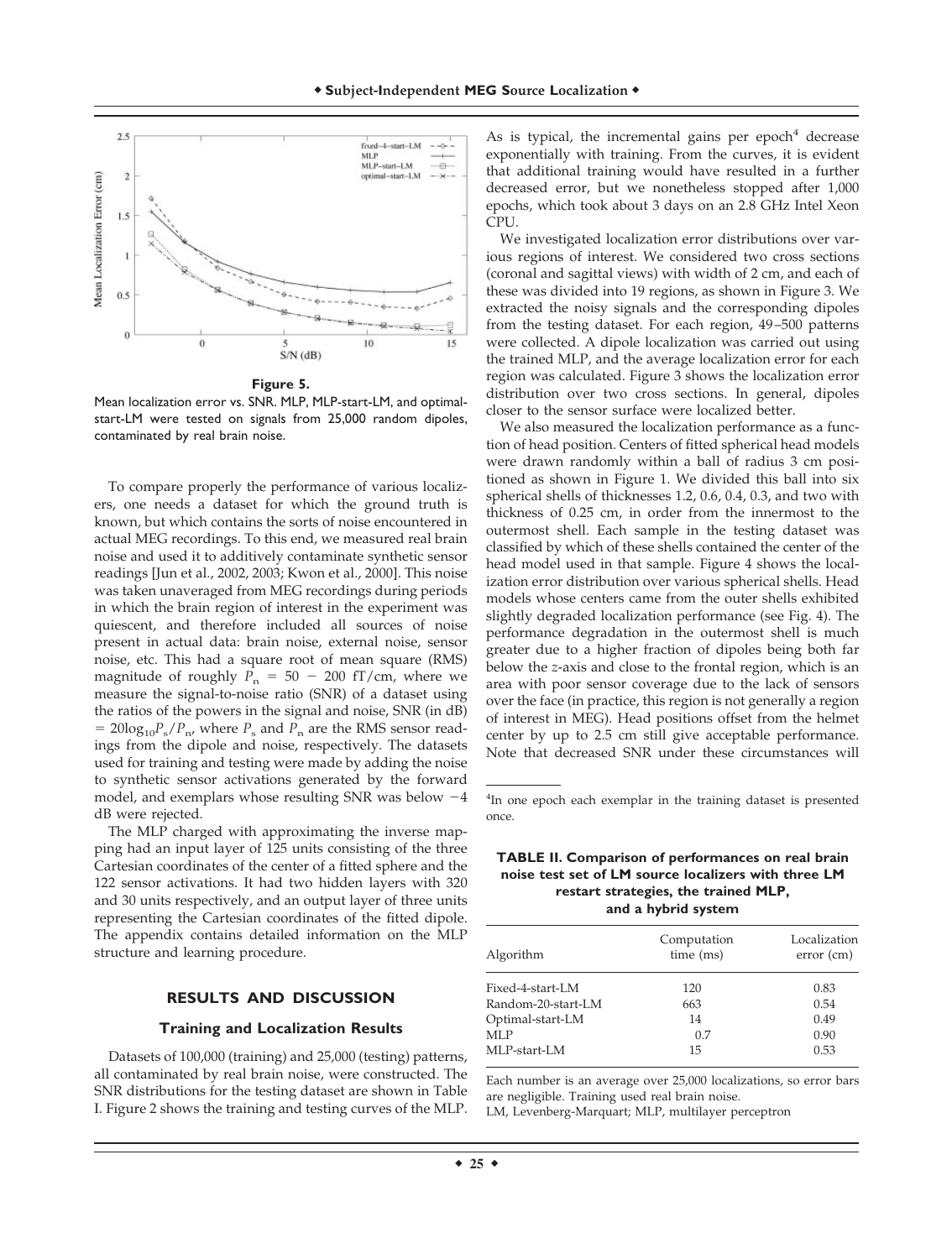

**Figure 6.** MEG source localization procedure.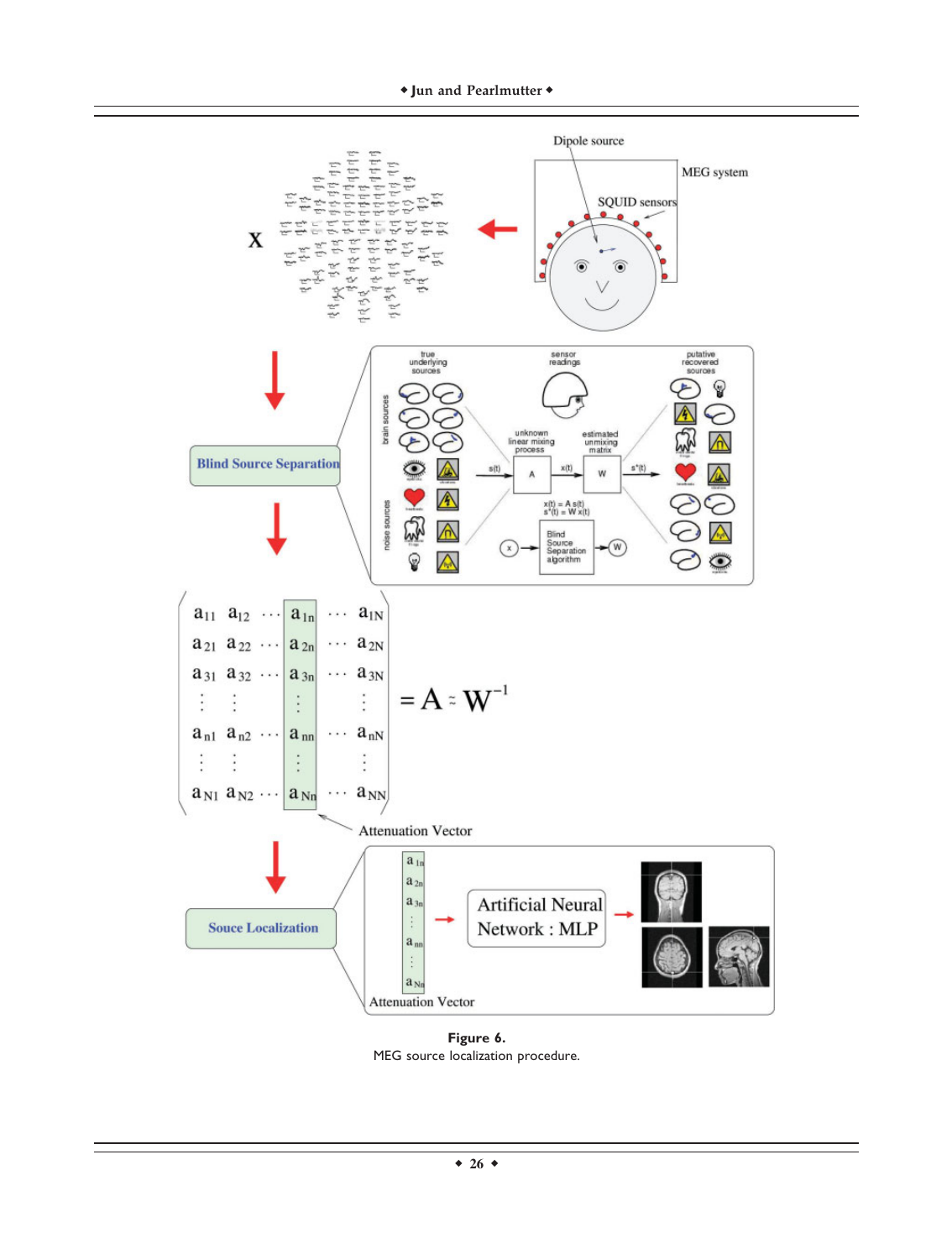

**Figure 7.**

Dipole source localization results of Neuromag software (XFIT), our MLP, and MLP-start-LM for four real BSS-separated MEG signal components obtained in the trump card task of Subject 1. Left, axial view; center, coronal view; right, sagittal view. The outer surface denotes the sensor surface, and diamonds on this surface denote sensors. The inner surface denotes a spherical head model

affect any localization technique, not just those discussed here.

We compared various automatic localization methods, most of which consisted of LM used in different ways:

MLP-start-LM: LM was initialized at the trained MLP output.

Fixed-4-start-LM: LM was restarted at four fixed initial points<sup>5</sup> chosen heuristically to give good robust performance,  $(0, 0, 6)$ ,  $(-5, 2, -1)$ ,  $(5, 2, -1)$ , and  $(0, -5, -1)$ , in

fit to the subject. The center of a fitted spherical head model is (0.335, 0.698, 3.157). All units are in cm. Each localized dipole source triple is denoted by an acronym: PV, primary visual source; SV, secondary visual source; RA, auditory source in the right hemisphere; LA, auditory source in the left hemisphere.

cm relative to the center of the head model. The best (lowest residual) of the four LM runs was chosen. Random-n-start-LM: LM was restarted with *n* random (uniformly distributed) points within the spherical head model, and the best (lowest residual) of the runs was

chosen. We checked how many restarts were needed to match the accuracy of the MLP-start-LM, yielding  $n = 20$ , which coincidentally is the same as in [2002].

Optimal-start-LM: LM was started with the known actual dipole source location.

One method we did not implement was Global Search Algorithm (GSA) [de Munck et al., 2001], a brute-force approach involving the construction of an exhaustive table of



**Figure 8.**

Dipole source localization results of Neuromag software (XFIT), our MLP, MLP-start-LM for real BSS-separated MEG signal components obtained by transverse patterning task of Subject 1. The center of a fitted spherical head model is at (0.373, 0.642, 3.205). Layout as in Figure 7. Each localized dipole source triple is denoted by an acronym: PV, primary visual source; SV, secondary visual source; RS, somatosensory source in the right hemisphere.

<sup>&</sup>lt;sup>5</sup>These tuned initial points were chosen empirically and manually, using simulations and repeated trial-and-error, to roughly optimize localization performance.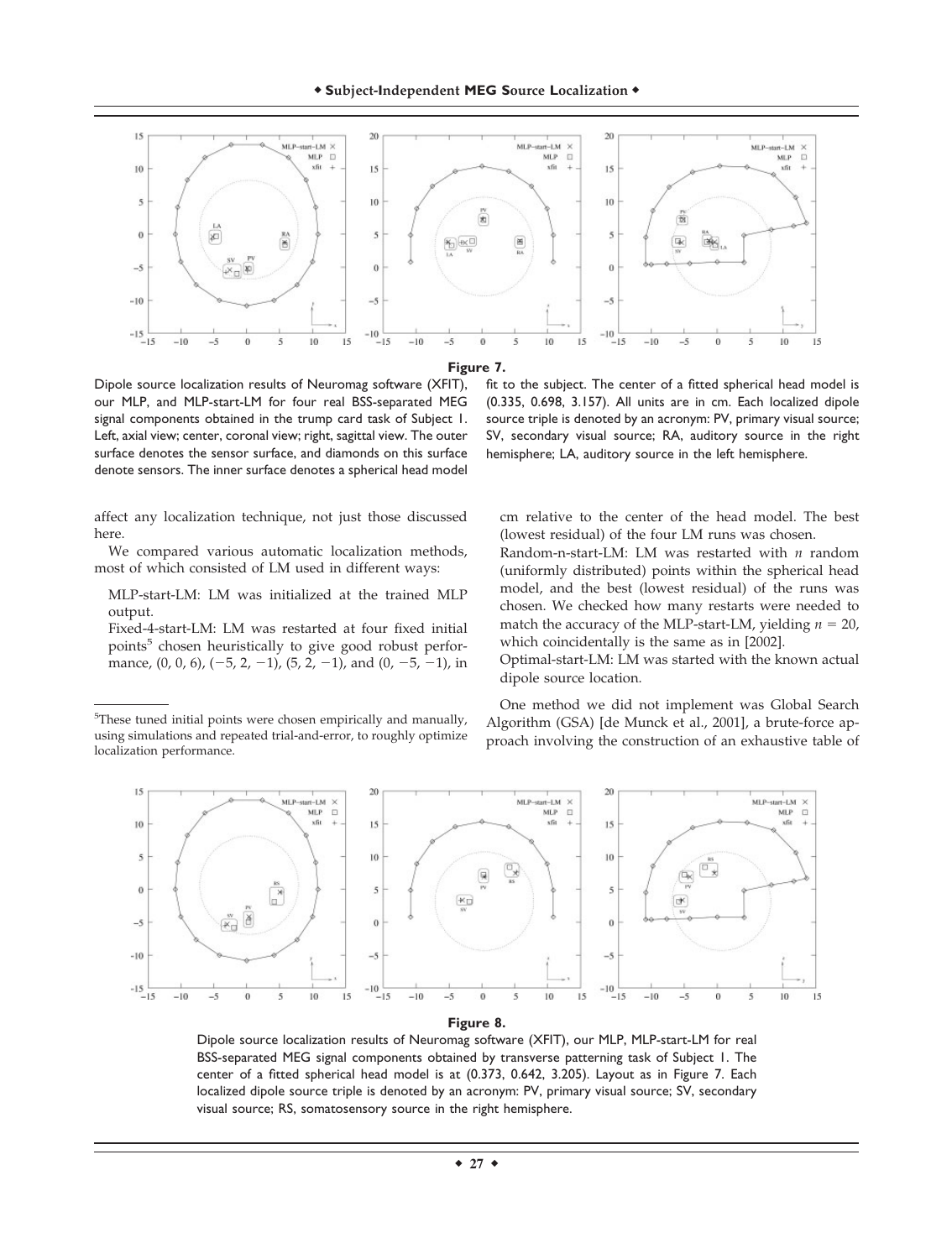

Dipole source localization results of Neuromag software (XFIT), our MLP, and MLP-start-LM, for four BSS-separated primary visual MEG signal components from Subject S01, taken from four tasks. Dipole locations are shown full-scale in the top row, whereas graphs on the bottom zoom in on the rectangular regions shown. Layout as in Figure 7.

dipole field maps for dipoles located at all points on a dense 3-D grid. This was not considered here for various reasons, the most important of these being: (1) the GSA table must be rebuilt for each subject and head position, and we are considering only localizers that can be adapted instantly to a shift in head position; and (2) GSA cannot be extended easily to the multiple dipole case, whereas the other algorithms have clear paths to multiple dipole localization.

Figure 5 shows the localization performance as a function of SNR for fixed-4-start-LM, optimal-start-LM, the trained MLP, and MLP-start-LM. Optimal-start-LM shows the best localization performance across the whole range of SNRs. The hybrid system, however, shows almost the same performance as optimal-start-LM except at very high SNRs, whereas the trained MLP is more robust to noise than is fixed-4-start-LM. In this experiment, most of the sources with very high SNR were superficial, located around the upper neck or back of the head. These sorts of sources are often very hard to localize well, as it is easy to become trapped in a local minimum [Jun et al., 2002]. It is expected that under these conditions, a better initial guess than the MLP output (which is 0.7 cm on average from the exact source) would be required to obtain near-optimal performance from LM.

A grand summary, averaged across various SNR conditions, is shown in Table II. The trained MLP is fastest, and its hybrid system is about  $40\times$  faster than is random-20-start-LM, whereas the hybrid system is about  $9\times$  faster, yet more accurate, than is fixed-4-start-LM. This means that MLPstart-LM was about twice as fast as might be expected naively.

# **Localization on Real MEG Signals and Comparison With Commercial Software**

The sensors in MEG systems have poor SNRs for singletrial data, because MEG data is contaminated strongly by various noises. BSS of MEG data segregates noise from signal [Sander et al., 2002; Tang et al., 2000a; Vigário et al., 2000], raising the SNR sufficiently to allow single-trial analysis [Tang et al., 2000b]. Although the sensor attenuation vectors of BSS-separated components can be localized well to equivalent current dipoles [Tang et al., 2002; Vigário et al., 2000], the recovered field maps can be quite noisy. We applied the MLP and MLP-start-LM to localize single dipolar sources from various actual BSS-separated MEG signals. The XFIT program (standard commercial software bundled with the 4D Neuroimaging Neuromag-122 MEG system, generally operated with some manual assistance) is com-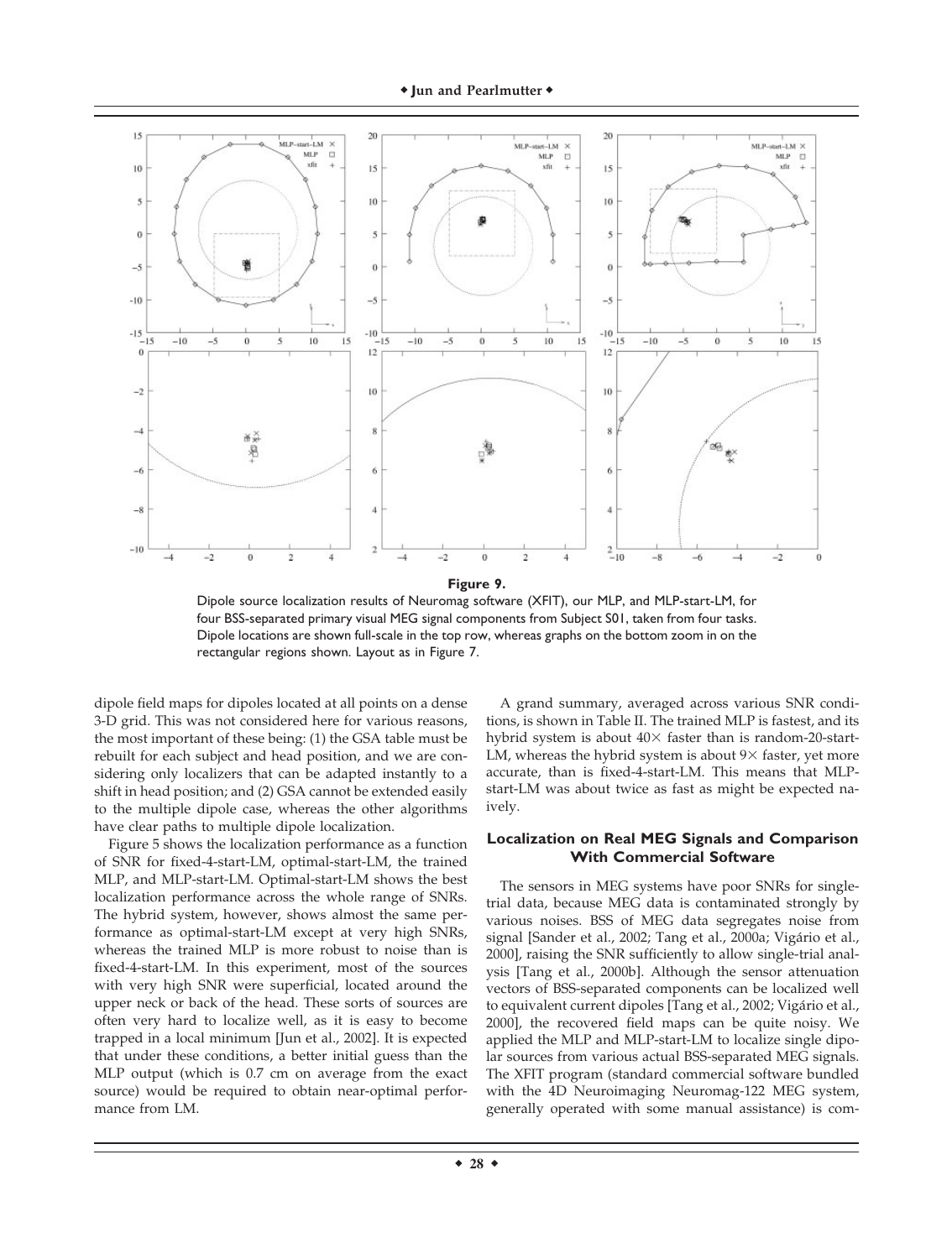

**Figure 10.**

Dipole source localization results of Neuromag software (XFIT), our MLP, and MLP-start-LM for four BSS-separated secondary visual MEG signal components from Subject S01, over four tasks. Dipole locations are shown full-scale in the top row, whereas graphs on the bottom zoom in on the rectangular regions shown. Layout as in Figure 7.

pared to the methods developed here. The MEG signal processing pipeline we used is depicted in Figure 6.

Continuous 122-channel MEG data for four subjects was collected using a cognitive protocol, band-pass filtered, separated using second-order blind identification algorithm (SOBI), and scanned for neuronal sources of interest. For each subject, four visual reaction experiments<sup>6</sup> were carried out on the same day, but each in a separate session. Subjects were permitted to move their heads between experiments. SOBI was carried out on continuous 122-channel data collected during the entire period of the experiment to generate 122 components, each a 1D time series with an associated field map (attenuation vector in Figure 6). Each component potentially corresponds to a set of magnetic field generators. The input to the dipole-fitting algorithm of XFIT was the attenuation vector and the output was the location of equivalent current dipoles. From all separated components for four subjects and four tasks shown in the Appendix, we chose (using the procedures of [Tang et al., 2002]) the 14 BSS-separated MEG signal components for which XFIT had

localized a single dipole source well and that matched other criteria7 for correct localization (see Appendix for further experimental details).

The field map of each separated component was scaled to an RMS of 0.5 and input to the trained MLP. The MLP outputs were transformed from MLP output coordinates to head coordinates, and these dipole locations were used to initialize a LM routine. For each component, three results (XFIT, trained MLP, and MLP-start-LM) were compared. Figure 7 shows the dipoles localized by the MLP, hybrid MLP-start-LM, and XFIT, for four BSS-separated MEG signal components from the trump card task of Subject S01, and Figure 8 shows the localized dipoles for three BSS-separated MEG signal components from the transverse patterning task of Subject S01. Each figure consists of three viewpoints: axial (*x–y* plane), coronal (*x–z* plane), and sagittal (*y–z* plane).

Figures 9 –11 show the dipole locations estimated by the MLP, MLP-start-LM, and Neuromag XFIT software, for various sensory sources (primary visual sources, secondary

<sup>6</sup> Stimulus pre-exposure task (SPT), Trump card task (TCT), Elemental discrimination task (EDT), and Transverse patterning task (TPT). For more detail, see Appendix.

<sup>7</sup> Source field maps, time courses, and localized dipoles were checked for consistency with known neurophysiology and anatomy [Tang et al., 2002].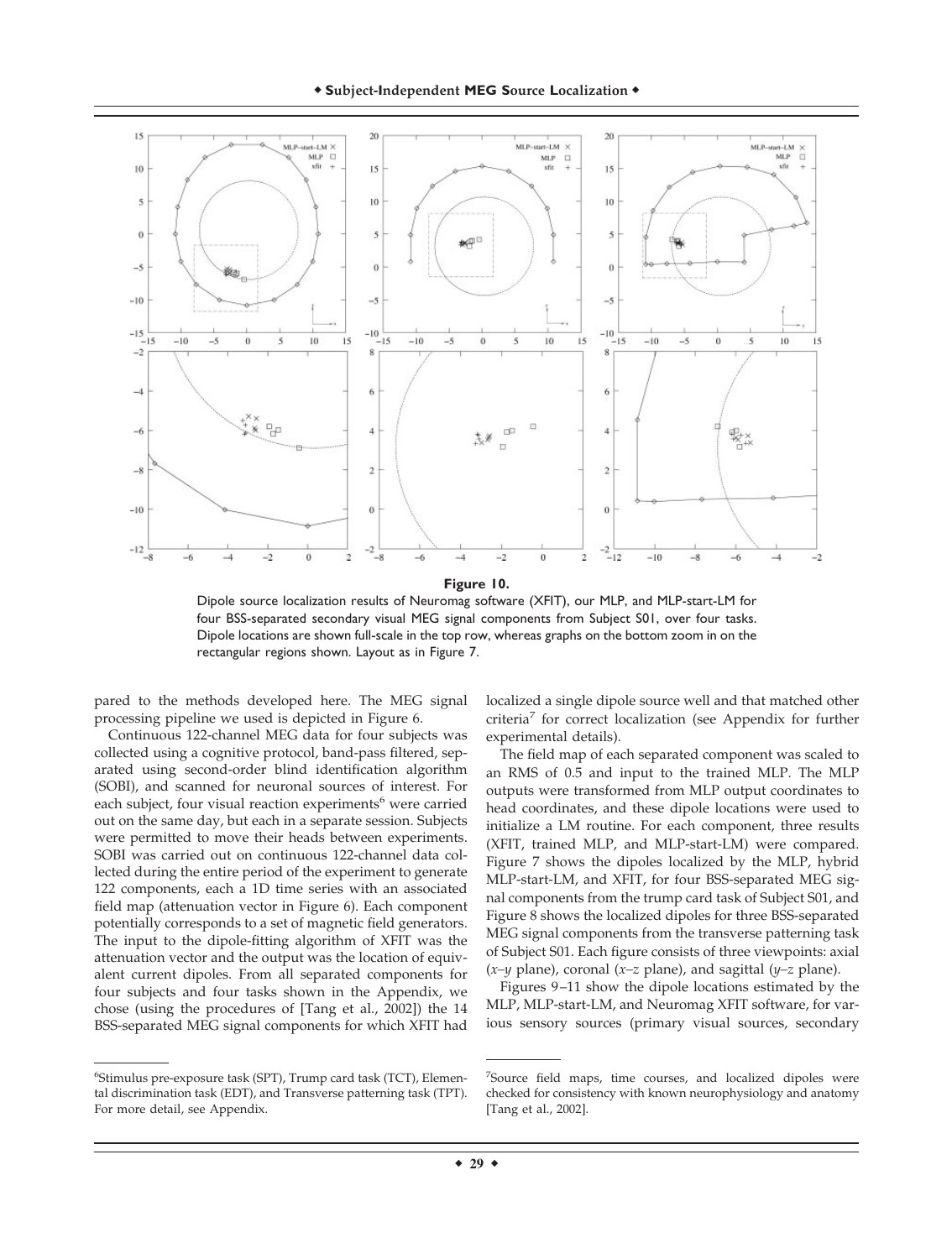

**Figure 11.**

Dipole source localization results of Neuromag software (XFIT), our MLP, and MLP-start-LM for three real BSS-separated auditory MEG signal components from Subject S01, over the trump card (TCT) and elemental discrimination (EDT) tasks. Dipole locations are shown full-scale in the top row, whereas graphs on the bottom zoom in on the rectangular regions shown. Layout as in Figure 7.

visual sources, and auditory sources) over four tasks in subject S01. Figure 12 shows the estimated dipole locations for somatosensory sources over three different subjects. All dipole locations estimated by the MLP and MLP-start-LM are clustered within  $\sim$  3 cm, and  $\sim$  0.7 cm, of XFIT's results, respectively. We see that the primary visual sources are localized more consistently than are the secondary visual sources, across all four tasks. The secondary sources also had more variable stimulus-locked average time courses [Tang and Pearlmutter, 2003]. It is noticeable that somatosensory sources in the right hemisphere are localized poorly by the MLP, but well localized by the hybrid method. Although the auditory sources are the weakest, i.e., have the lowest SNRs, they are reasonably well localized.

Although the MLP-estimated location is about 1.16 cm  $(|dx| \approx 0.90, |dy| \approx 0.57, |dz| \approx 0.46$ ) on average (*N* = 14) from those of XFIT, the hybrid method's result is about 0.35 cm  $(|dx| \approx 0.20, |dy| \approx 0.22, |dz| \approx 0.10$  from the location estimated by XFIT. A total of 14 localization results by both the MLP and MLP-start-LM are summarized in Table III. Considering that XFIT had extra information, namely the identity of a subset of the sensors to use, this hybrid method result is believed to be almost as good as the XFIT result. The trained MLP and the hybrid method are applicable to actual

MEG signals, and seem to offer comparable localization relative to XFIT, with clear advantages in speed and in the lack of required human interaction or subjective human input.

# **Assumptions and Limitations**

Because the MLP outputs a particular source hypothesis, rather than a posterior distribution of hypotheses, error bars cannot be generated easily. Furthermore, the MLP is only intended as a single stage in a data processing pipeline. Its performance is hence limited by the performance of previous stages. In particular, the MLP is trained using field maps generated by a forward model, and after training takes as input noisy field maps presumed to originate from a main focal source. Consequently, it is necessary to assume that an accurate forward model is available to generate training data, and that field maps corresponding to focal sources can be gleaned from acquired data. Before the output of the MLP could be trusted, these two assumptions would need to have been tested. Fortunately, the two assumptions have been the subject of extensive investigation. The accuracy of forward models has been estimated using both phantom studies [Baillet et al., 2001; Kraus et al., 2002; Leahy et al., 1998] and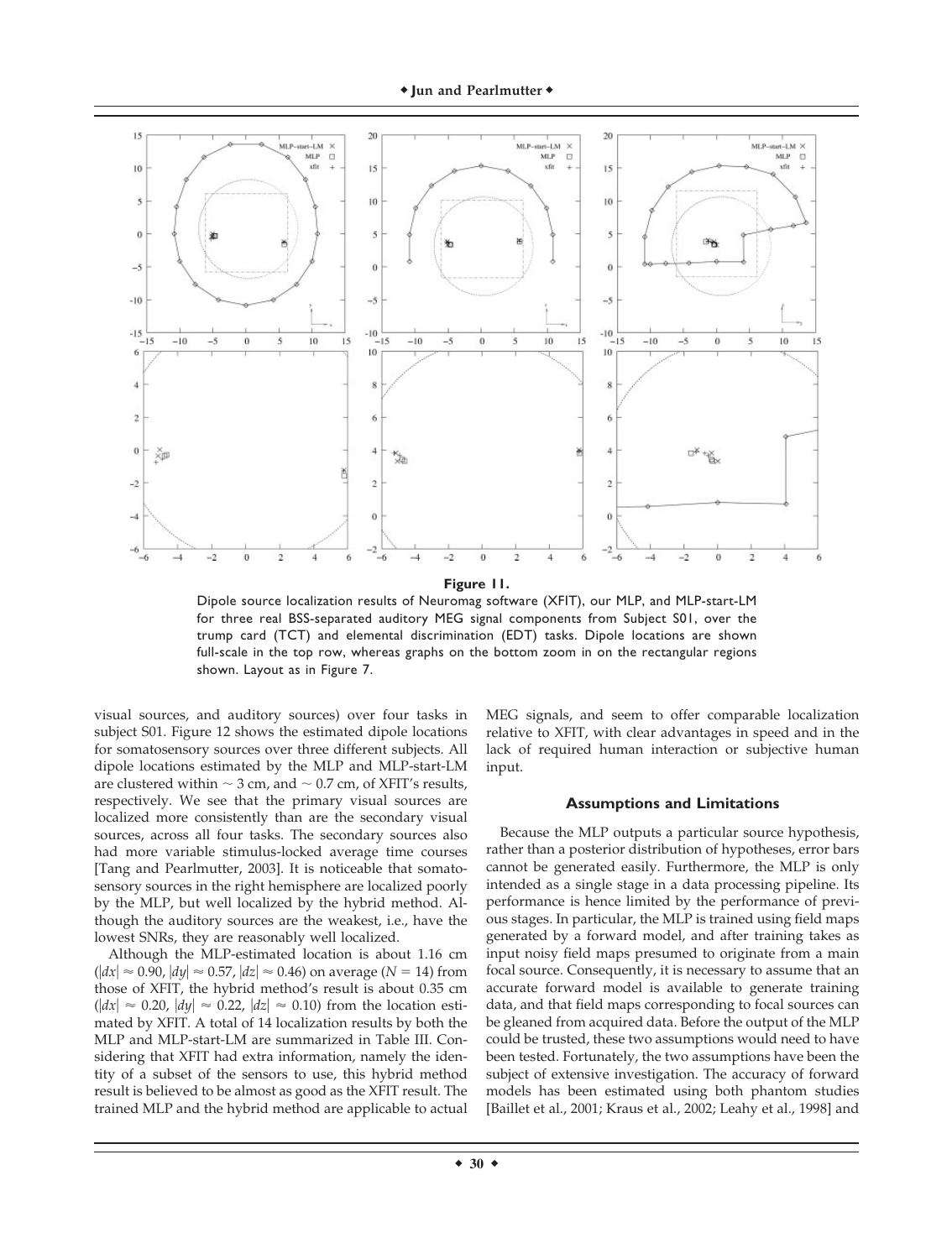

**Figure 12.**

Dipole source localization results of Neuromag software (XFIT), our MLP, and MLP-start-LM for three BSS-separated somatosensory MEG signal components from the transverse patterning task (TPT) over three subjects (S01, S02, S03). Dipole locations are shown full-scale in the top row, whereas graphs on the bottom zoom in on the rectangular regions shown. Layout as in Figure 7.

| TABLE III. Dipole locations calculated by MLP and MLP-start-LM relative to XFIT's estimate, |
|---------------------------------------------------------------------------------------------|
| for 14 actual BSS-separated MEG signal components                                           |

| Subject          | Task       | Brain<br>activity | $MLP$ (cm) |         |         | MLP-start-LM (cm) |         |         |
|------------------|------------|-------------------|------------|---------|---------|-------------------|---------|---------|
|                  |            |                   | dx         | dy      | dz      | dx                | dy      | dz      |
| S <sub>01</sub>  | <b>SPT</b> | PV                | $-0.09$    | $-0.44$ | 0.24    | $-0.01$           | $-0.03$ | $-0.01$ |
|                  |            | <b>SV</b>         | 2.74       | $-0.71$ | 0.39    | 0.55              | 0.20    | $-0.17$ |
|                  | <b>TCT</b> | PV                | 0.16       | 0.32    | $-0.28$ | $-0.04$           | 0.40    | $-0.22$ |
|                  |            | SV                | 1.65       | $-0.24$ | 0.22    | 0.55              | 0.34    | $-0.04$ |
|                  |            | <b>RA</b>         | 0.03       | $-0.30$ | $-0.07$ | 0.00              | 0.05    | 0.13    |
|                  |            | LA                | 0.63       | 0.46    | $-0.48$ | 0.12              | 0.40    | 0.02    |
|                  | <b>EDT</b> | PV                | $-0.03$    | $-0.02$ | 0.34    | 0.01              | 0.12    | 0.00    |
|                  |            | SV                | 1.37       | $-0.04$ | 0.35    | 0.44              | 0.23    | $-0.04$ |
|                  |            | LA                | 0.14       | 0.20    | $-0.25$ | $-0.15$           | 0.57    | $-0.35$ |
|                  | <b>TPT</b> | <b>PV</b>         | $-0.21$    | $-0.52$ | 0.30    | $-0.12$           | 0.28    | $-0.03$ |
|                  |            | SV                | 1.32       | $-0.30$ | $-0.17$ | 0.29              | 0.22    | 0.03    |
|                  |            | <b>RS</b>         | $-1.05$    | $-1.43$ | 0.75    | $-0.18$           | 0.03    | $-0.20$ |
| S <sub>0</sub> 2 | <b>TPT</b> | <b>RS</b>         | $-1.82$    | $-1.43$ | 1.27    | $-0.19$           | $-0.10$ | 0.01    |
| S <sub>0</sub> 3 | <b>TPT</b> | <b>RS</b>         | $-1.37$    | $-1.52$ | 1.29    | $-0.11$           | $-0.05$ | 0.11    |

MLP, multilayer perceptron; LM, Levenberg-Marquardt source localizers; BSS, blind source separated; MEG, magnetoencephalography; SPT, stimulus pre-exposure task; TCT, trump cart task; ECT, elemental discrimination task; TPT, transverse patterning task; PV, primary visual source; SV, secondary visual source; RA, auditory source in the right hemisphere; LA, auditory source in the left hemisphere; RS, somatosensory source in the left hemisphere.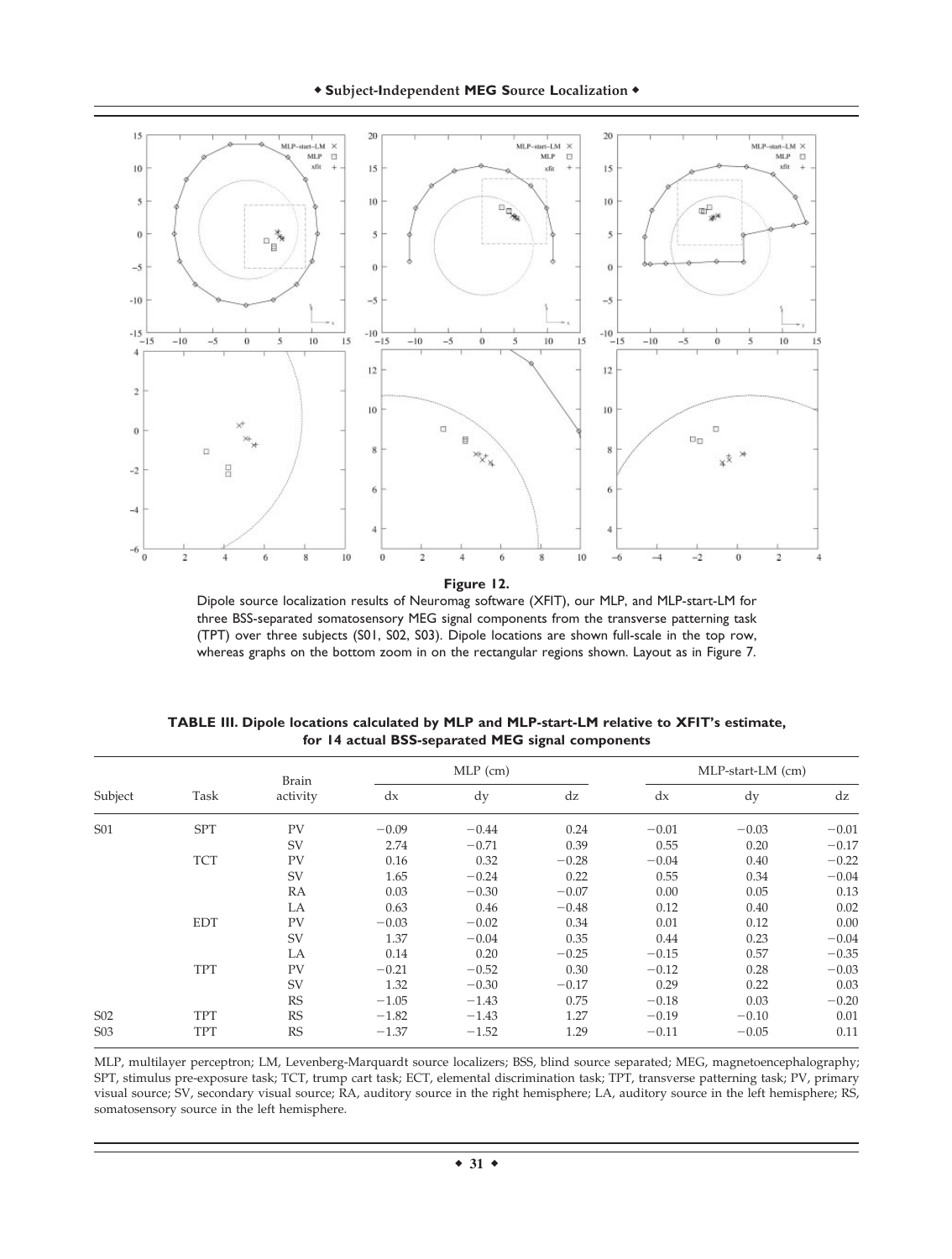experiments designed to activate known focal brain regions [Balish et al., 1991; Barth et al., 1986]. Although averaging and manual peak-picking is the most common technique for generating field maps from acquired data, we are interested in integration with fully automated methods. One such technique that we have used is blind source separation (BSS). BSS has been shown to segregate neuronal from nonneuronal signals, and neuronal signals from each other, in both EEG [Jung et al., 2000a, b; Makeig et al., 1997, 1999] and MEG [Cao et al., 2000; Tang et al., 2000a,b, 2002; Tang and Pearlmutter, 2003; Vigário et al., 1998, 1999, 2000; Wübbeler et al., 2000; Ziehe et al., 2000]. For these reasons, despite its limitations, it seems feasible to use the localizer proposed above as a stage in a practical robust real-time MEG processing pipeline.

# **CONCLUSIONS**

We propose the inclusion of a head position input for MLP-based MEG dipole localizers. This overcomes the limitation of previous MLP-based MEG localization systems, namely the need to retrain the network for each session or subject. Experiments showed that the trained MLP was far faster, albeit slightly less accurate, than was fixed-4 start-LM. This motivated us to construct a hybrid system, MLP-start-LM, which improves localization accuracy while reducing the computational burden to less than one-ninth that of fixed-4-start-LM. This hybrid method was comparable in accuracy to random-20-start-LM, at 1/40th the computation burden, which is about two times faster than might be expected naively. Over the whole range of SNRs, the hybrid system showed almost as good performance in accuracy and computation time as that with hypothetical optimal-start-LM.

We applied the MLP and MLP-start-LM to localize single dipolar sources from actual BSS-separated MEG signals, and compared these to the results of the commercial Neuromag program XFIT. The MLP yielded dipole locations close to those of manually assisted XFIT, and MLP-start-LM gave locations that were even closer to those of XFIT.

In conclusion, this MLP can itself serve as a reasonably accurate real-time MEG dipole localizer, even when the head position changes regularly. This MLP also constitutes an excellent initializer for LM, coming very close to meeting the Cramer-Rao bound in this role. Because the MLP receives a head position input, a weakness of all previous MLP-based systems, namely the need to retrain for various subjects or sessions, has been eliminated without sacrificing the advantages of the universal-approximator direct inverse approach to localization. In other words, for a particular MEG system, this network needs to be trained only once.

The most serious weakness of the system presented above is its inability to localize automatically multiple dipoles from a single field map. We hope to overcome this limitation by combining the subject-independent approach described above with the distributed output representation used in earlier work [Jun et al., 2003] and introducing a post-processing clustering phase.

# **ACKNOWLEDGMENTS**

We thank G. Nolte for help with the forward model, M. Weisend for allowing us to use his data, and M. Weisend, A. Tang, and N. Malaszenko for providing experimental details.

#### **REFERENCES**

- Abeyratne UR, Kinouchi Y, Oki H, Okada J, Shichijo F, Matsumoto K (1991): Artificial neural networks for source localization in the human brain. Brain Topogr 4:3–21.
- Ahonen AI, Hämäläinen MS, Knuutila JET, Kajola MJ, Laine PP, Lounasmaa OV, Parkkonen LT, Simola JT, Tesche CD (1993): 122-channel SQUID instrument for investigating the magnetic signals from the human brain. Physica Scripta 49:198 –205.
- Baillet S, Riera JJ, Marin G, Mangin JF, Aubert J, Garnero L (2001): Evaluation of inverse methods and head models for EEG source localization using a human skull phantom. Phys Med Biol 46: 77–96.
- Balish M, Sato S, Connaughton P, Kufta C (1991): Localization of im-planted dipoles by magnetoencephalography. Neurology 41: 1072–1076.
- Barth DS, Sutherling W, Broffman J, Beatty J (1986): Magnetic localization of a dipolar current source implanted in a sphere and a human cranium. Electroencephalogr Clin Neurophysiol 63:260 – 273.
- Cao JT, Murata N, Amari S, Cichocki A, Takeda T, Endo H, Harada N (2000): Single-trial magnetoencephalographic data decomposition and localization based on independent component analysis approach. IEICE Trans Fundam Electron Commun Comput Sci 83:1757–1766.
- de Munck JC, de Jongh A, van Dijk BW (2001): The localization of spontaneous brain activity: an efficient way to analyze large data sets. IEEE Trans Biomed Eng 48:1221–1228.
- Hämäläinen M, Hari R, Ilmoniemi RJ, Knuutila J, Lounasmaa OV (1993): Magnetoencephalography—theory, instrumentation, and applications to noninvasive studies of the working human brain. Rev Mod Phys 65:413– 497.
- Haykin SS. (1994): Neural networks: a comprehensive foundation. New York, NY: Macmillan.
- Hoey GV, Clercq JD, Vanrumste B, de Walle RV, Lemahieu I, D'Havé M, Boon P (2000): EEG dipole source localization using artificial neural networks. Phys Med Biol 45:997–1011.
- Huang MX, Mosher JC, Leahy RM (1999): A sensor-weighted overlapping-sphere head model and exhaustive head model comparison for MEG. Phys Med Biol 44:423– 440.
- Jun SC, Pearlmutter BA, Nolte G (2002): Fast accurate MEG source localization using a multilayer perceptron trained with real brain noise. Phys Med Biol 47:2547–2560.
- Jun SC, Pearlmutter BA, Nolte G (2003): MEG source localization using a MLP with a distributed output representation. IEEE Trans Biomed Eng 50:786 –789.
- Jung TP, Humphries C, Lee TW, McKeown MJ, Iragui V, Makeig S, Sejnowski TJ (2000a): Removing electroencephalographic artifacts by blind source separation. Psychophysiology 37:163–178.
- Jung TP, Makeig S, Westerfield M, Townsend J, Courchesne E, Sejnowski TJ (2000b): Removal of eye activity artifacts from visual event-related potentials in normal and clinical subjects. Clin Neurophysiol 111:1745–1758.
- Kamijo K, Kiyuna T, Takaki Y, Kenmochi A, Tanigawa T, Yamazaki T (2001): Integrated approach of an artificial neural network and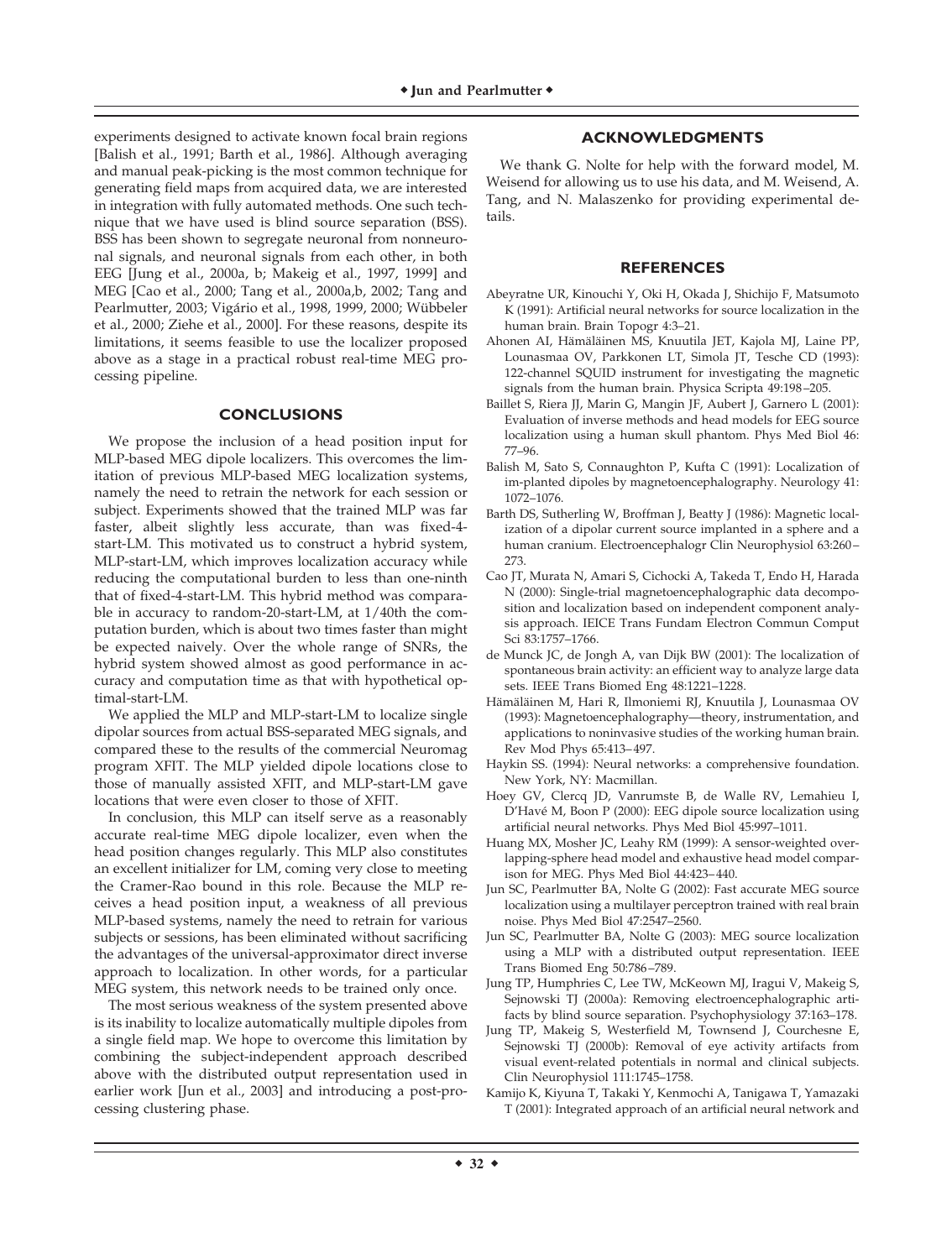numerical analysis to multiple equivalent current dipole source localization. Front Med Biol Eng 10:285–301.

- Kinouchi Y, Ohara G, Nagashino H, Soga T, Shichijo F, Matsumoto K (1996): Dipole source localization of MEG by BP neural networks. Brain Topogr 8:317–321.
- Kraus RH Jr, Volegov PL, Maharajh K, Espy MA, Matlashov AN, Flynn ER (2002): Performance of a novel SQUID-based superconducting imaging-surface magnetoencephalography system. Physica C 368:18 –23.
- Kwon HC, Lee YH, Jun SC, Kim JM, Park JC, Kuriki S (2000): Localization errors with 40-channel tangential fields. In: Nenonen J, Ilmoniemi RJ, Katila T, editors. Biomag2000. Proc 12th Int Conf on Biomagnetism. Espoo, Finland: Helsinki University of Technology. p 943–946.
- Kwon H, Lee YH, Kim JM, Park YK, Kuriki S (2002): Localization accuracy of single current dipoles from tangential components of auditory evoked fields. Phys Med Biol 47:4145– 4154.
- Leahy RM, Mosher JC, Spencer ME, Huang MX, Lewine JD (1998): A study of dipole localization accuracy for MEG and EEG using a human skull phantom. Electroencephalogr Clin Neurophysiol 107:159 –173.
- LeCun Y, Kanter I, Solla SA (1991): Second-order properties of error surfaces: learning time and generalization. In: Lippmann R, Moody J, Touretzky D, editors. Advances in neural information processing systems 3. Denver, CO: Morgan Kaufmann. p 918–924.
- Levenberg K (1944): A method for the solution of certain problems in least squares. Q Appl Math 2:164 –168.
- Makeig S, Jung TP, Bell AJ, Ghahremani D, Sejnowski TJ (1997): Blind separation of auditory event-related brain responses into independent components. Proc Natl Acad Sci USA 94:10979–10984.
- Makeig S, Westerfield M, Jung TP, Covington J, Townsend J, Sejnwoski TJ, Courchesne E (1999): Functionally independent components of the late positive event-related potential during visual spatial attention. J Neurosci 19:2665–2680.
- Marquardt DW (1963): An algorithm for least-squares estimation of nonlinear parameters. SIAM J Appl Math 11:431– 441.
- Nolte G (2004): The magnetic lead field theorem in the quasi-static approximation and its use for MEG forward calculation in realistic volume conductors. Phys Med Biol 48:3637–3652.
- Nolte G, Fieseler T, Curio G (2000): Perturbation theory as a new analytical approach to the MEG forward problem for realistic volume conductor modeling of the head. In: Nenonen J, Ilmoniemi R, Katila T, editors. Biomag2000. Proc 12th Int Conf on Biomagnetism. Espoo, Finland: Helsinki University of Technology. p 623– 626.
- Rumelhart DE, Hinton GE, Williams RJ (1986): Learning representations by back-propagating errors. Nature 323:533–536.
- Sander TH, Wübbeler G, Lueschow A, Curio G, Trahms L (2002): Cardiac artifact subspace identification and elimination in cognitive MEG data using time-delayed decorrelation. IEEE Trans Biomed Eng 49:345–354.
- Sarvas J (1987): Basic mathematical and electromagnetic concepts of the biomagnetic inverse problem. Phys Med Biol 32:11–22.
- Sun M, Sclabassi RJ (2000): The forward EEG solutions can be computed using artificial neural networks. IEEE Trans Biomed Eng 47:1044 –1050.
- Tang AC, Pearlmutter BA, Zibulevsky M, Carter SA (2000a): Blind separation of multichannel neuromagnetic responses. Neurocomputing 32–33:1115–1120.
- Tang AC, Pearlmutter BA, Zibulevsky M, Hely TA, Weisend MP (2000b): An MEG study of response latency and variability in the human visual system during a visual-motor integration task. In: Solla SA, Leen TK, Müller KR, editors. Advances in neural

information processing systems 12. Cambridge, MA: MIT Press. p 185–191.

- Tang AC, Pearlmutter BA, Malaszenko NA, Phung DB, Reeb BC (2002): Independent components of magnetoencephalography: localization. Neural Comput 14:1827–1858.
- Tang AC, Pearlmutter BA (2003): Independent components of magnetoencephalography: localization and single-trial response onset detection. In: Lu ZL, Kaufman L, editors. Magnetic source imaging of the human brain. Mahwah, NJ: Lawrence Erlbaum Associates. p 159-201.
- Vanrumste B, Van Hoey G, D'Havé M, Lemahieu I, Boon P (2002): Comparison of performance of spherical and realistic head models in dipole localization from noisy EEG. Med Eng Phys 24:403– 418.
- Vigário R, Jousmäki V, Hämäläinen M, Hari R, Oja E (1998): Independent component analysis for identification of artifacts in magnetoencephalographic recordings. In: Jordan MI, Kearns MJ, Solla SA, editors. Advances in neural information processing systems 10. Cambridge, MA: MIT Press. p 229 –235.
- Vigário R, Särelä J, Jousmäki V, Hämäläinen M, Oja E (2000): Independent component approach to the analysis of EEG and MEG recordings. IEEE Trans Biomed Eng 47:589 –593.
- Vigário R, Särelä J, Jousmäki V, Oja E (1999): Independent component analysis in decomposition of auditory and somatosensory evoked fields. In: Proc First Int Conf on Independent Component Analysis and Blind Source Separation (ICA'99) Aussois, France. p 167–172.
- Wübbeler G, Ziehe A, Mackert BM, Müller KR, Trahms L, Curio G (2000): Independent component analysis of non-invasively recorded cortical magnetic DC-fields in humans. IEEE Trans Biomedical Eng 47:594 –599.
- Yuasa M, Zhang Q, Nagashino H, Kinouchi Y (1998): EEG source localization for two dipoles by neural networks. In: Proc 20th Ann Int Conf of the IEEE Engineering in Medicine and Biology Society. Hong Kong. p 2190 –2192.
- Ziehe A, Müller KR, Nolte G, Mackert BM, Curio G (2000): Artifact reduction in magnetoneurography based on time-delayed second order correlations. IEEE Trans Biomed Eng 47:75– 87.

# **APPENDIX**

## **MLP structure**

The MLP charged with approximating the inverse mapping had an input layer of 125 units consisting of the three Cartesian coordinates of the center of a fitted sphere and the 122 sensor activations (Fig. 13). It had two hidden layers with  $N_1$  = 320 and  $N_2$  = 30 units, respectively, and an output layer of three units representing the Cartesian coordinates of the fitted dipole.<sup>8</sup>

As in [Jun et al., 2002], the output units had linear activation functions,<sup>9</sup> whereas to accelerate training the hidden

<sup>&</sup>lt;sup>8</sup>After Jun et al. [2002], we used  $N_1 = 320$  and  $N_2 = 30$  units for the two hidden layers. Slightly better performance might be expected if the number of units in the hidden layers were optimized for this particular application.

<sup>&</sup>lt;sup>9</sup>In artificial neural networks, the activation function computes the output value of an artificial neuron based on the weighted sum of its inputs. The output value may be continuous or discrete, and heavyside, linear, sigmoid, and hyperbolic tangent activation functions are widely used.